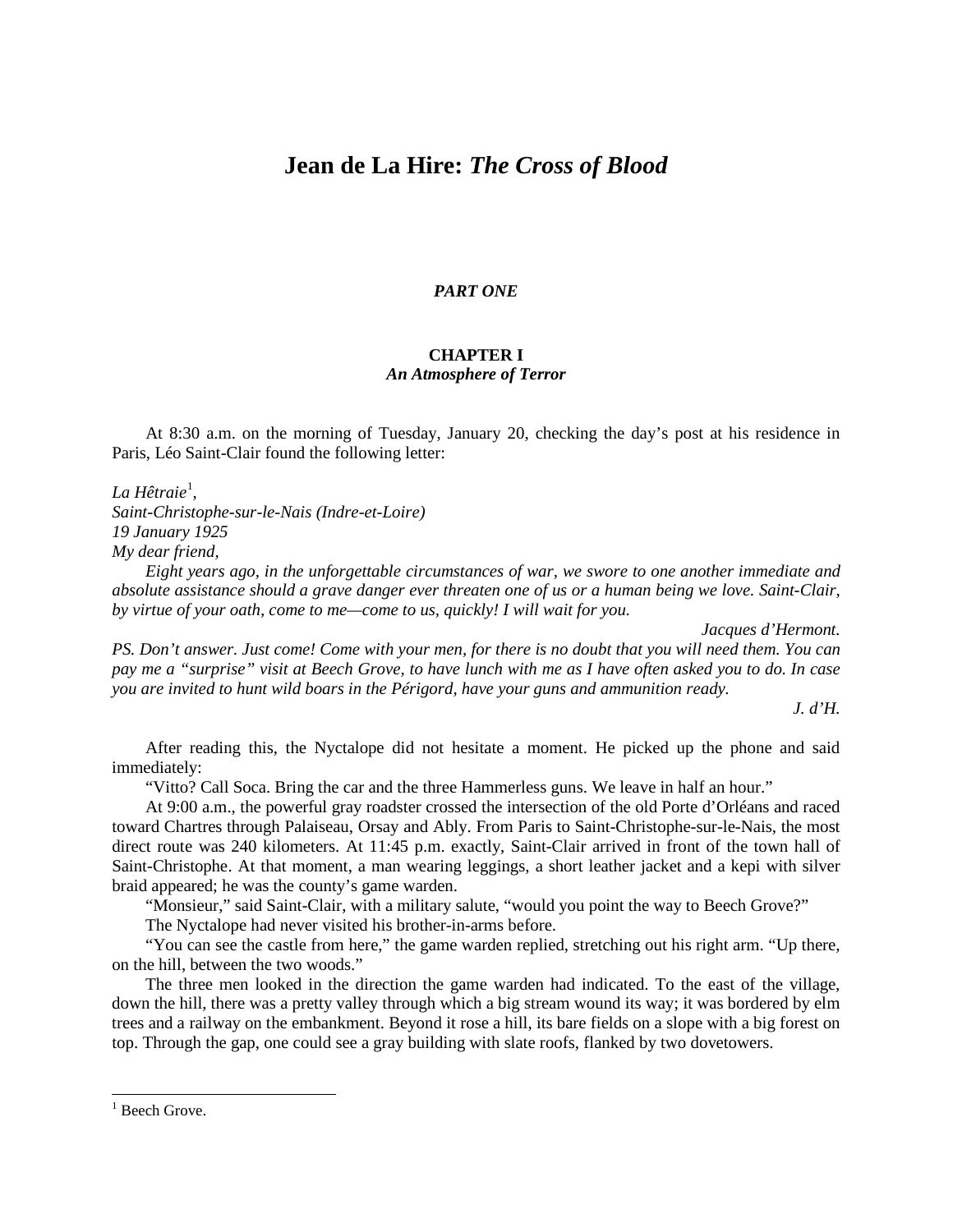"To get there," the game warden continued, "go through the village, and, at the next crossroad, take the road that goes over the Nais and the railway. It will take you straight to the castle."

"Thank you, my friend."

Having slid five francs into the hand of the obliging man, Saint-Clair put his car back in motion.

That winter day was luminous and cold, with a strong wind from the northeast. The picturesque village, the valley planted with elms and poplars, and the hill of Beech Grove formed the center of a wellordered landscape, agreeable to the eye and sweet to the spirit; the country between Tours and Le Mans offered many similarly pretty landscapes for tourists. The Nyctalope had to repeat to himself the pressing terms of the enigmatic letter of appeal he had received to imagine that any drama could take place in such a beautiful countryside, still charming despite the winter.

After a flat stretch, the road started climbing abruptly, becoming like a shallow trench through the fields. Then, quite suddenly, it turned into a beautiful path bordered by two rows of lime trees with branches cut short. Ahead, they spotted a metal gate open between two old walls.

The path went on, flanked by young pines. The roadster skirted a vast stretch of lawn, overhung by a magnificent grove of immense beeches with gray trunks and bare, almost rose-colored branches. The other side of the lawn was bordered by a similar canopy. This grove, stretching out over the high plain and projecting over the bastions of several parts of the castle, circled the main building on three sides.

The front entrance stood between two towers in the southwest and had big front steps, a tall door, eight balcony windows on the ground floor, nine windows on the upper floor and nine skylights in the attic. Certainly, Beech Grove must also have servants' quarters, but none could be seen. Saint-Clair thought they must be hidden behind the castle.

Just then, at the very moment the automobile stopped before the front steps, a smaller door opened within the monumental larger one, and a man appeared. Quickly he began to descend the twelve steps, each of his strides double their usual breadth.

Saint-Clair had jumped to the ground, which was covered thickly with gravel, as Vitto took the wheel and Soca prepared to carry the suitcases.

Now, seeing the man who came toward him, the Nyctalope had trouble recognizing the splendid captain of the Alpine Hunters from the Great War.

In his mind he cried out, stupefied: "Jacques d'Hermont, but a mere ghost of what he once was…" But nothing in his face, his look, his voice, betrayed his thoughts, and he remained distant from this friend, whom he had lost from view after the War, this friend who was now so different from the image he had kept in his mind.

All at once, the "comedy" planned in advance began, as plotted in the postscript in the letter.

"Ah! What a surprise! What a lovely surprise!" the chatelain explained in a shrill voice, taking and shaking the two hands that the Nyctalope held out to him. "My good friend Saint-Clair! At Beech Grove, at last! How is it possible? Why didn't you warn me? The telegraph... the telephone... But it doesn't matter! I am so happy to see you! You will explain everything. But first, let me shake the hands of our companions. They were our soldiers, Saint-Clair, among the very best. You had the power to keep them in your service and they had the pleasure of staying with you. Make yourselves at home, my friends."

After the presentations, he turned back toward the Nyctalope, he added:

"Saint-Clair, you plan to stay for several days, I hope? At last, I have you here, after so many invitations in the past! No? What say you?"

Entering into the game, Saint-Clair laughed energetically, shaking his head. And with a full, deep voice that carried far, he declared:

"I'm going to hunt near Brantôme, in the Périgord, my dear friend! They are waiting for me there to begin hunting wild boars. So I don't think I'll be staying here for more than a few hours…"

"Oh!" exclaimed the chatelain, admirably feigning sorrow and indignation.

Saint-Clair thought: *Why is he playing this comedy so well? Does he know, or believe, that he is being watched? Let us continue this game.*

So, he went on, at once serious and polite:

"But I must say, d'Hermont, that it would be a great sorrow not to accept your very kind offer."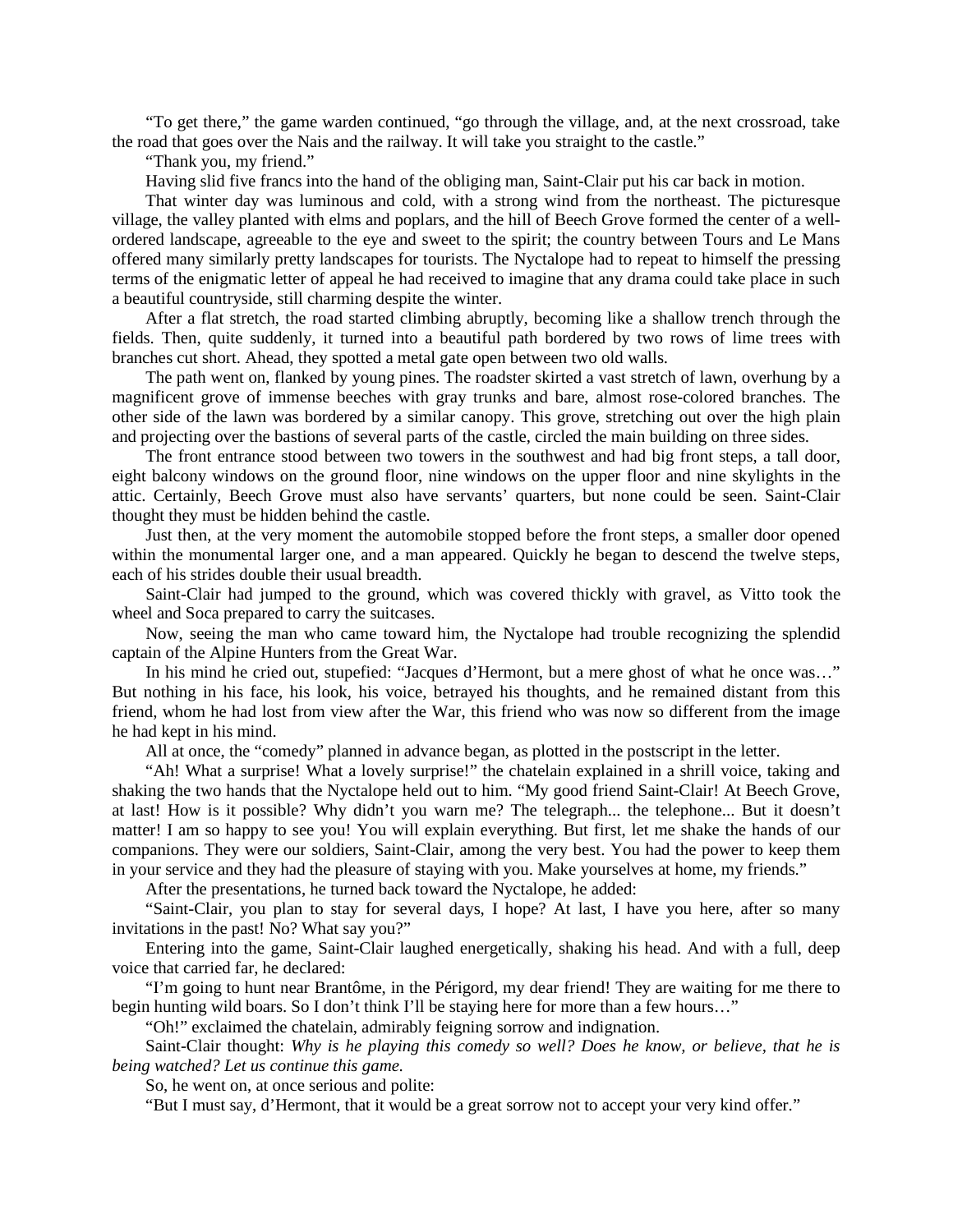"Yes, indeed!"

This was said with evident sincerity.

"Well then!" said Saint-Clair. "I'll send a telegram. They can hunt the wild boars without me; at least for a few days."

"Ah! Yes!" exclaimed the chatelaine, once again visibly reassured.

"Yes. I don't know this part of the Touraine countryside. It seems very charming. And what sweetness in the air! In fact, a bit of balm for my nervous system is just what I need. The atmosphere, the landscape… and your friendship, my dear d'Hermont! It will be a great opportunity for me to rest a little, and such a contrast to those days and nights I spent with you in the trenches!"

"So you will stay, then?"

"Yes, I will."

"For several days?"

"For a whole week if you like."

"Ah! What pleasure you give me!"

This quick dialogue took place at the foot of the steps. Before taking the first walk with Saint-Clair, Jacques d'Hermont went on to add in a joyful tone:

"Vitto, take the car to the garage; you have to go around the castle. You will find my driver down there; he'll be at your service. Soca, bring the bags."

While climbing the steps, the chatelain continued:

"My dear Saint-Clair, today you will be treated to a late buffet lunch. Normally, we usually have lunch at 12:30 a.m., but my cook Amélie will have the time to prepare a meal worthy of you. I live here with my two daughters and my sister. Her husband—do you remember him? He was killed at Verdun. You will see them before we sit down at the table. They have gone to Saint-Christophe to attend the endof-year service of a very dear friend."

He sighed for a few seconds, and, with a voice that was very sad, such that his expressive face showed an infinite weariness, he added:

"I lost my wife two months ago. An illness unknown to the doctors, even the greatest ones brought from Paris. They could understand nothing, nothing… And ever since…"

He stopped then to let out a sort of sob, and with a shiver said:

"Excuse me, I still have a great deal of difficulty overcoming my pain… and my fear, yes! my fear… I will tell you everything, my dear friend… After lunch, we will go out, under the pretext of showing you the park… It's remarkable, because my great-grandfather and my grandfather applied themselves with intelligence and happy boldness to enrich the number of trees of the most diverse varieties. Some are so exotic they have never been seen before in this region, although they are perfectly acclimatized. Winter doesn't kill them, for the cold is never very harsh here..."

Saint-Clair didn't say a word. They entered through the front hall of the castle, an immense space lit by two big windows looking onto a patio that prolonged the steps on each side. In the back, a large staircase led to the upper floors. To the right and left, there were tall double clapper doors. A handsome chandelier in wrought iron, garnished with electric light bulbs, hung from the ceiling. Around the edges of the room, there were wood armchairs upholstered with leather cushions. Several radiators spread throughout filled the space with pleasant warmth.

"It's really lovely!" said Saint-Clair in sincere admiration.

"Yes!" said d'Hermont, without false modesty. "This used to be the living-room of the house. There was an enormous fireplace there. I had it replaced by a door that gives direct access to the library, which one can only reach through the front room. But in all other rooms except that one, I left the fireplaces. They still work, and I look after them with care. On gray, rainy, humid days, a wood fire is pleasant, even if we also have heaters... Let's go to your room now, shall we?"

At that moment, a door opened in the back, to the right of the staircase, and a man appeared in shirtsleeves, a striped vest, black trousers and slippers.

"Firmin!" ordered d'Hermont. "Take some of the bags. We're going to the Red Room."

"Yes, Monsieur le Comte."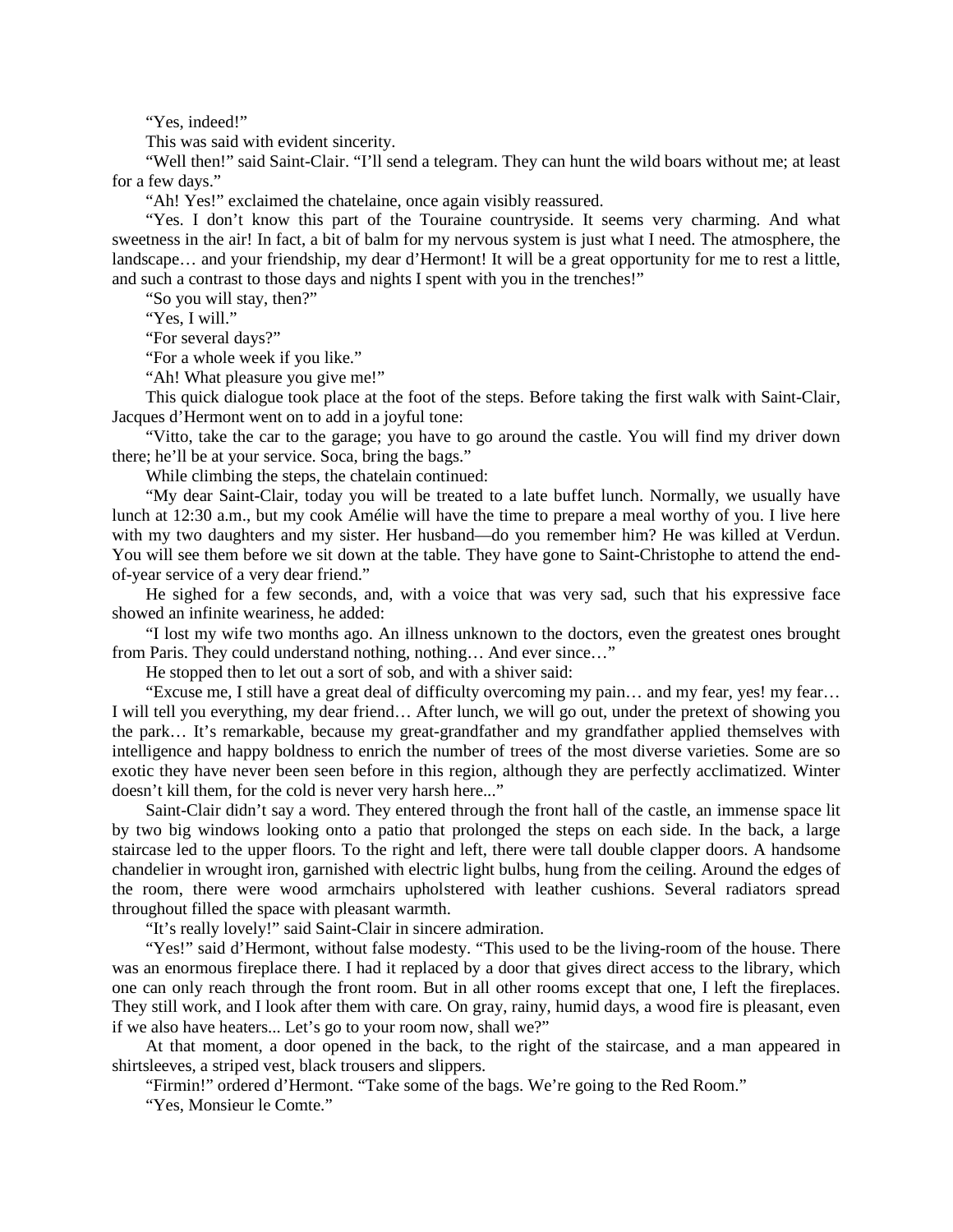And smiling with the evident satisfaction he felt, the chatelain said to Saint-Clair, as they went up the staircase:

"I have three guestrooms. In the one we call the Red Room you will always be attended to, as an honored guest. I know you well enough to be sure it will please you."

*What could have made Jacques d'Hermont send that terrified, almost desperate call? Perhaps I will learn the answer from him today?* thought the Nyctalope. But he promised himself to do nothing to provoke the confidences of his friend, who seemed resolved not to do so right away. Saint-Clair thought: *It must be one of those secret dramas, which it is important not to force.*

The staircase gave onto a wide landing. D'Hermont walked toward a window overlooking the lawn, the access road and the valley. A few steps before reaching it, he stopped to open a door to his left. Crossing the threshold, he said:

"I will walk in front of you, my dear friend, for the room is dark back there. There is no lighting n the Red Room, except for a fanlight with a hanging curtain, which you can draw back and forth at your convenience."

Saint-Clair said, simply:

"My dear friend, do not forget that, as a Nyctalope, darkness does not exist for me."

"Ah! That's right!" exclaimed d'Hermont. "Excuse me."

The darkness was, in any case, only relative, for the afternoon light of the long hallway penetrated into the room through an open door. Walking side by side with his friend, Saint-Clair heard him whisper in his ear:

"Pardon me, I am prone to lapses. What makes this even more ridiculous is that it is precisely because you are the Nyctalope that I called you to my aid! But everything in its time, I say, everything in its time..."

And in his normal voice, he added:

"This way, my dear friend. Come."

The Red Room was a vast square space, with two windows that also opened onto the front of the castle, the lawn, the entrance road, the valley and the rounded hill on which the houses and the church of Saint-Christophe stood. Everything was furnished in the purest Empire style, with beautiful carpets spread over the waxed floor. There was also a long, deep alcove with the bed, flanked by two tables. A chandelier garnished with electric lights hung in the middle, just over a very beautiful round table. In the fireplace, wood was heaped up on great andirons, ready to be set aflame. The walls were covered with garnet fabric and adorned with portrait paintings in the imperial neoclassical genre. There was also a library, full of books well arranged behind a glass.

"The bathroom is this way, my dear friend."

Moving into the alcove to the left of the entrance door, Jacques d'Hermont pushed open a door on hinges that must have been well-maintained, as it opened without the slightest noise. Saint-Clair saw a room full of light, pierced by a window that also faced the front of the house. It was furnished with a bathtub, a shower, a washbasin, and a marble table of the kind referred to by the expression "modern comfort."

"I admire the way you have modernized your house without damaging what was old and uniquely original about it," said Saint-Clair with sincerity.

"It pleases me that you like it," said the chatelain, satisfied.

Back in his room, he pointed out an open door between the alcove and the entrance, which led to a third room lit by an electric ceiling light. Soca and Vitto had already set down the two bags and hung up Saint-Clair's rifle case.

"Here are the wardrobe and storage closet," said d'Hermont. "Is Soca going to help you settle in, or would you like me to leave you my servant, Firmin, while I take Soca and Vitto to their rooms?"

"Leave me Firmin," said Saint-Clair.

"It is just after noon. The lunch bell will ring when you please."

"Didn't you say that at Beech Grove you have lunch at 12:30 a.m.?"

"Yes, but…"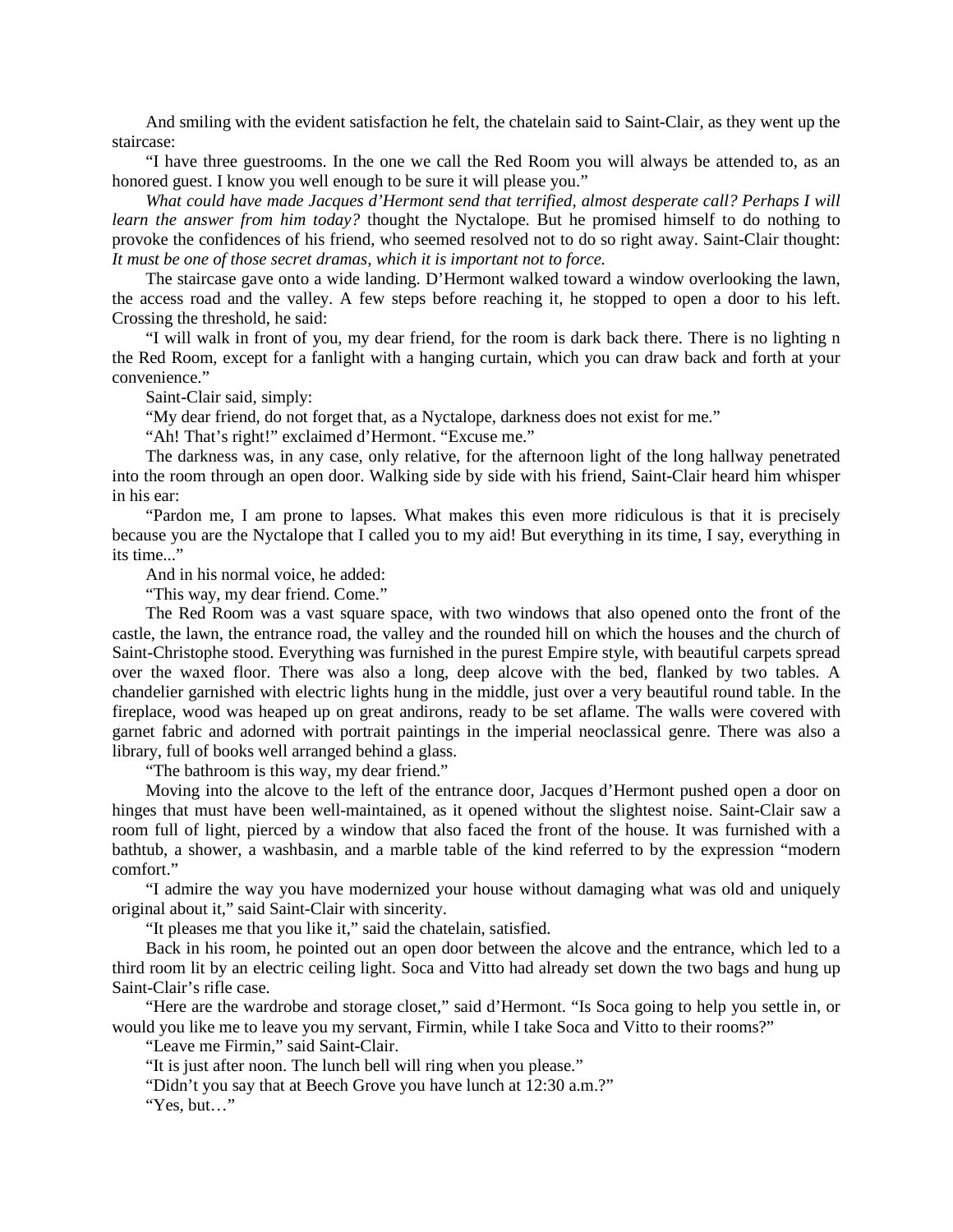"My dear host, I won't have Madame your sister and your daughters change the habits of the house because of me. A half-hour will be quite enough for Firmin to empty my bags and for me to freshen up."

"Then I shall leave you, my dear friend."

Followed by Soca and Vitto, the Comte went out. Knowing that his master did not like any doors near him to remain uselessly open, the Corsican took care to close those of the Red Room and dark backroom.

Something struck the Nyctalope right away when d'Hermont introduced him to his two daughters and his sister, Laure Dauzet, a little later in the dining-room. It was the rare quality of the eyes of the youngest of the two d'Hermont girls, who bore the uncommon name of Basilie. Her eyes, a very pale periwinkle blue, appeared immense under her long eyelids with painted eyelashes. At first sight, and even afterward, unless one had the penetrating gaze of the Nyctalope, these eyes gave an impression of angelic candor, an infantile and joyful wonder at all things. They seemed in perfect accord with her round face, haloed by warm blonde curls highlighted in copper and gold, as well as her clear and delicate, yet very healthy, complexion. The girl's lips were bright red, owing nothing to artifice, and her body was at once slender and full, supple and lively. Everything in the young girl was the image of physical and moral health, naïveté and perfect happiness with life. Basilie must have been between eighteen and twenty years-old. But Saint-Clair had the strange thought—was it an intuition?—that those beautiful and splendidly candid eyes were a screen, an impenetrable screen stretched over a secret soul, with an enigmatic life in retreat from the apparent life on the surface. But this was no more than a quick thought, of which he was conscious for only a second or two.

At the same time, Saint-Clair was strongly attracted and intrigued by the entirely different figures of the widowed sister, Madame Dauzet, and the Comte's older daughter, whose first name was Madeleine. Their poor health showed them to be in the same disturbing state as their brother and father, Jacques d'Hermont.

Like him, whom they resembled, their eyes were dark brown and their slim bodies were stiffened by a nervous tension that seemed to need relaxation. Madame Dauzet was in her forties and Madeleine was in her twenty-fourth or twenty-fifth year. They had yellowing, emaciated faces, with feverish circles under their eyelids and folds of bitterness at the corners of their mouths. The expression in their faces was at the same time anxious and yet full of hope and courage.

*The identical look of Jacques, Laure and Madeleine,* thought the Nyctalope, *explains the call for help in the letter… But then, why doesn't Basilie look like her father, aunt and sister?*

Naturally, he looked again into the eyes of pale periwinkle. But after the introduction was made, the young girl grew distracted, and busied herself with the best arrangement of the beautiful red carnations in a vase on a nearby table. She must have felt the Saint-Clair's look fixed on her face. Without turning and lifting her eyes, she said:

"These carnations are beautiful, aren't they? I received them yesterday from a friend in Nice."

Saint-Clair felt an indefinable awkwardness. Jacques d'Hermont put an end to it by saying in a falsely deliberate tone:

"Shall we go to the table now, my dear friend?"

"With pleasure," said Saint-Clair, smiling. And he offered his arm to Madame Dauzet.

Ample, well-ordered and savory as it was, the meal was nevertheless relatively brief. The master of the house made an effort to animate it with accompanying conversation; Saint-Clair attempted to help. The two war comrades told anecdotes from their fraternity in arms; then, they spoke of the hunt for wild boars, the pretext for Saint-Clair's visit. D'Hermont expanded on the particulars of the hunt in that wild part of the southern region.

"Here, my dear friend," he concluded, "there is nothing to shoot but pheasant, rabbit, and, on rare occasions, hare or partridge..."

The woman and the two girls took part in the conversation, since each of them was a bit of a huntress. For all of the guests, however, it was a relief once the meal was over. Only Basilie had remained at ease and natural, even laughing occasionally, without having to force the brilliance of her gaiety.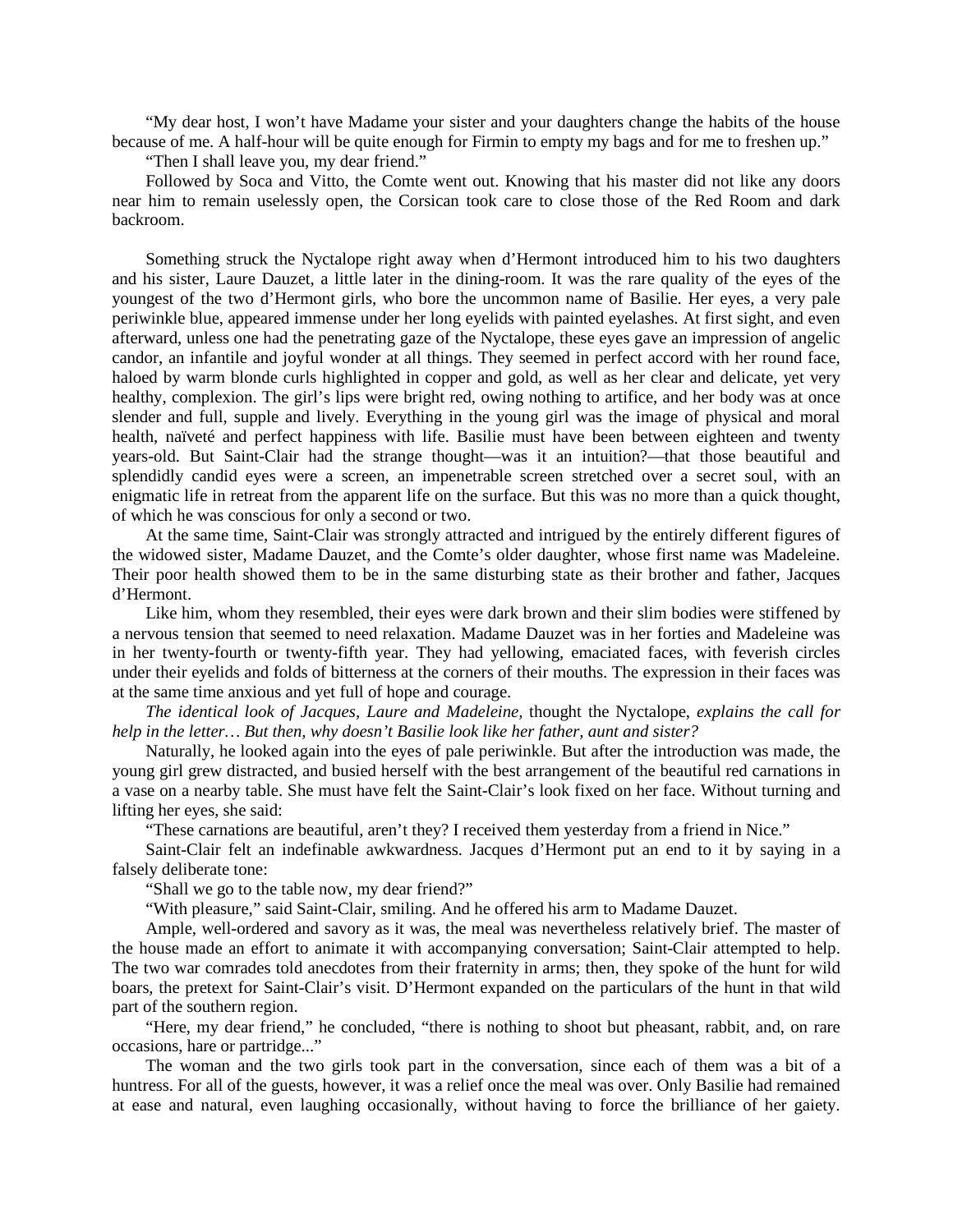Nonetheless, in her big blue eyes, the Nyctalope did not see the childishness that she superficially showed.

*Is there anything hidden behind her face?* he wondered. *Is this young girl anything more than an adolescent happy to live in magnificent health? Does she see that she is the only one well here, in this place touched by the anxiety of mystery? And what is this mystery?*

Saint-Clair declared that he never drank anything after a meal, not liquor or even coffee, without a glass of pure water, and he did not return to the living-room. Madame Dauzet did not insist. Just then, her brother said:

"Ah well! But my dear friend, certainly you will do me the pleasure of taking a walk with me on such a beautiful afternoon, with such bright skies and dry air. Would you like to go right away?"

"Yes, and we can stop by the post office at Saint-Christophe. I must send a postal money order I didn't have the time to send in Paris yesterday. This morning, I left before the offices opened."

Five minutes later, the two friends were outside. They left the castle by the entrance road and continued along the path that descended through the valley toward the village. After they had crossed the bridge over railway tracks and turned a corner, so that they were completely out of sight of the castle, Saint-Clair put his hand on d'Hermont's arm. With the affectionate familiarity that had united the two men so tightly during wartime, he said:

"Jacques, the money order was nothing but a false pretext. Let's stop here and sit on this tree trunk. Talk to me."

To one side of the path, at the edge of the ditch, lay the trunk of an old beech tree knocked down by some storm. Sitting there, elbow to elbow, the two friends looked out over the valley. In the depths below, the narrow and calm Nais wound, blue and silvery between low banks irregularly interspersed with elms and pink-branched poplars. On these natural shores grazed cows, speckled white and red. On the hill opposite, the houses of Saint-Christophe stretched out amidst the gardens until the church bell tower, which pointed into a pale sky where the sun gently shone. All nature was motionless and silent, charmed by the sun's calm serenity. The air was warm, and it almost felt like spring.

Choosing a cigar from a stiff leather case and lighting it with care, Saint-Clair expected Jacques d'Hermont to talk. But, after a few minutes had gone by, he saw that his friend was so tense that he would need to speak first and question him. Gently, he said:

"Jacques, you called me. Your call was pressing. Let's not waste an hour. There is a start to everything. The simplest way is to start, together, at the beginning. So, I'm asking you: how and from what do you suffer, and when did it begin?"

Jacques d'Hermont suddenly seemed freed from a heavy burden. He raised his arms, waved them, lowered them, and, after setting his hands on his knees, spoke with feverish animation:

"That's it, Léo, that's it! The beginning... or rather the first brutal fact, significant in spite of its mystery, was the death of my wife... But wait! This death, sudden because it was unforeseen by us both, and which constitutes what I call the 'brutal fact' because of the terrifying shock it gave my sister, my eldest daughter and myself, this death was preceded for many months by things that no doubt produced this 'beginning' you asked me about. There were symptoms…"

"What symptoms?"

"It started towards the end of August," continued d'Hermont.

Now his voice was firm and his tone energetic, such that his body, with its straight bust and supple gestures, once again took on the bearing of an officer of the Alpine Hunters. The powerfully charismatic influence of Saint-Clair finally had its usual effect: mental lucidity, physical force.

"Yes, it was towards the end of autumn... You know the constant health I am gifted with, from the time we spent together in the war. My wife, Lucile, came from a race of folks similar to mine, and was as solid as I am. I showed you her photograph, do you remember?"

"Yes," said Saint-Clair. "A young Diana, a fine woman, with good features, a calm look, and a grave smile."

"My eldest daughter Madeleine is like her. As for Basilie..."

He hesitated and made an animated gesture as if clearing the air, then said with calm resolution: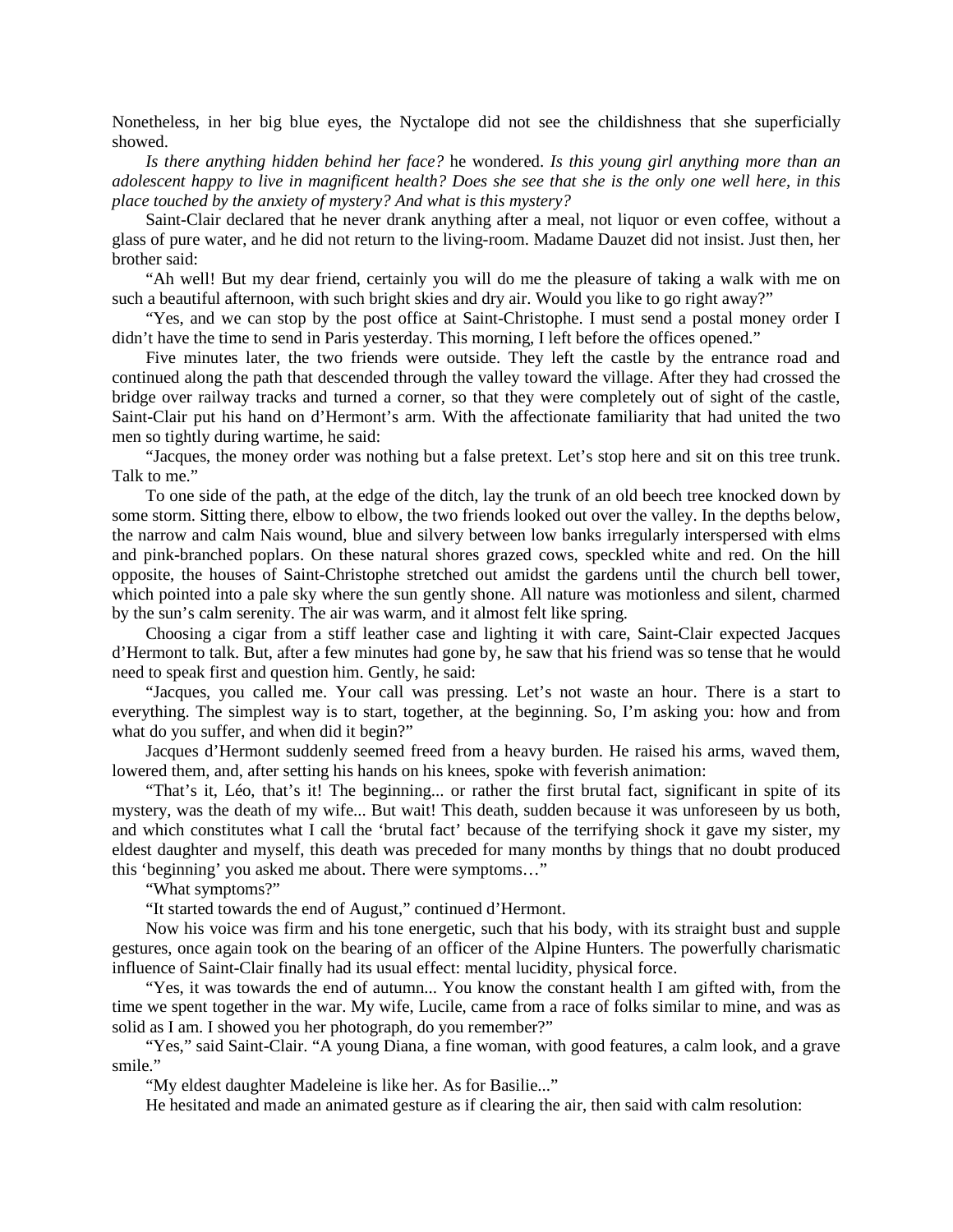"Let's leave Basilie for the moment. I will come back to her, since, by all evidence, she's found and still finds herself outside the infernal and mysterious cycle of illness in which Lucile, Laure, Madeleine and I have been trapped for a month... I continue: it was one of the last days of the season. Summer had been brutal, without a single day of relief from the torrid, heavy weather and thunderstorms that stopped short of bringing rain to the region, always bursting far beyond the Loire valley, on Le Mans and Nogentle-Rotrou. Here, the whole region suffered from drought, except for Beech Grove and the narrow valley that stretches before us, which, as you can see, is closed off to the north just before the village of Dissaysous-Courcillon, by the old windmill with its feudal towers, half-hidden behind the oldest and most beautiful poplars in the region."

D'Hermont became quiet, and did not speak for a few moments. Saint-Clair contented himself with nodding as he looked into the distance at the line of tall poplars.

"That was a very unhealthy summer," d'Hermont went on. "Everyone in my house blamed it for the poor state of health we found ourselves in during the first days of September. My wife, my sister, my eldest daughter and myself were all in the same state, sickly without a defined illness, in a state of general weariness that increased from day to day, a lack of sleep and appetite, and a bizarre kind of fever that rose from night to morning, fell abruptly at sunrise to leave us exhausted, and began to rise again at nightfall... The doctor of Saint-Christophe, Doctor Luvier, is my friend. He visited us often. He examined us, observed us, tried to cure us, but in vain. The four of us were not affected to the same degree. More than me, more than my sister Laure, more than my daughter Madeleine, Lucile grew progressively weaker. By the end of September, she was no more than a skeleton. She could be fed only with liquids, which she mostly rejected. By the middle of October, her legs were incapable of carrying her. She was confined to bed definitively..."

Jacques d'Hermont stopped, and, with infinite distress in his feverish eyes, his whole yellowish and emaciated face, he looked at Saint-Clair, who observed him.

"Pernicious anemia?" speculated the Nyctalope.

"No. Luvier didn't think so. Professor Render, visiting from Paris, confirmed his diagnosis, or rather his inability to diagnose. He advised a change of scenery, a change of air and habits, but my wife would not move. So we stayed and now she is dead. I asked for an autopsy to be performed. Her organs were all unharmed, without illness, only diminished in volume and shriveled. 'I don't understand,' Professor Render confessed. And he understood even less, a few weeks later, when my sister, my eldest daughter and myself, after Lucile's death, remained in a stable state—the one in which you see us now. There was one difference between September, October and November: our appetites returned. We began to eat normally again. But we still can't sleep; during the nocturnal fevers that afflict us, we experience only brief periods of rest. We spend our nights plagued by nightmares that wake us with a start, drenched in sweat. Luvier refused to medicate us—what good would that do? All his pharmacopoeia has proved either useless, or had had typical harmful effects."

"What about the change in scenery?" asked Saint-Clair.

"We tried. We all left for Menton. And here I have the strangest and most mysterious fact to report… the most anxiety-inducing, too, because it now seems to me as if the grip of death does not want to let us go, and plays with us as a ferocious tiger does with its powerless prey..."

He stopped again, breathing hard, with desperate panic in his eyes. Saint-Clair took one of his hands, clasped it, and said with irresistible authority:

"Jacques, courage! What is this fact?"

With a voice filled with anxiety, d'Hermont explained:

"The big car that was taking us to Menton had just come out of Tours, when my sister Laure, seated between my two daughters in the back, grabbed my arm. I was in one of the two seats in the front, next to Firmin, who was driving. Laure said to me with violence: 'Jacques, let's go back! Let's return at once to Beech Grove!' Now, my dear friend, after a few minutes, I, too, began to feel a growing repugnance for the journey, which had hardly begun since we were only about fifty kilometers from here. Yes! In my mind, growing minute by minute, was the notion of asking Firmin to take half the day off and bring us back home. This bizarre, unreasonable and crazy desire, motivated by nothing, took hold of me entirely. It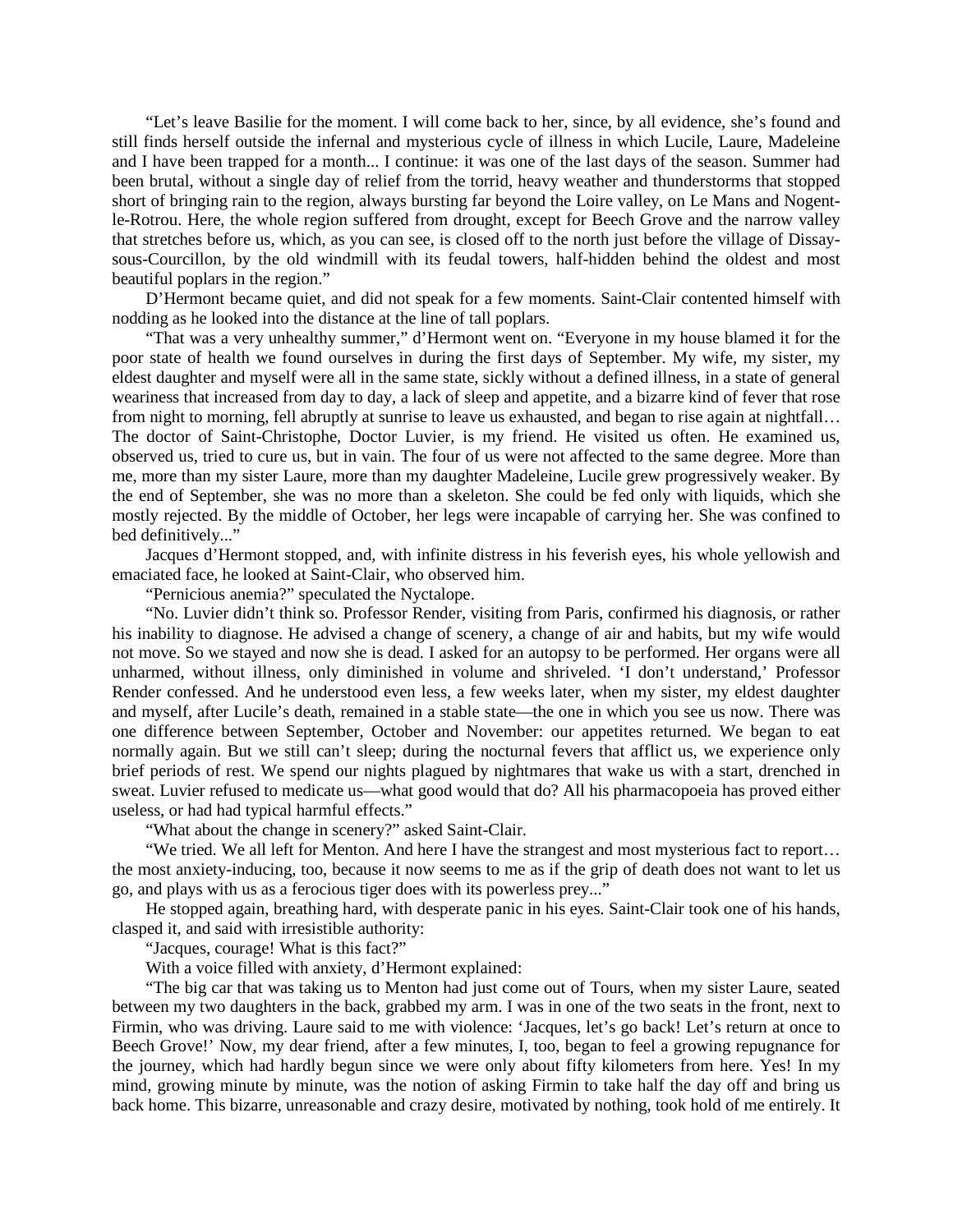produced an irresistible physical need to grab my driver's arm, raise my voice with authority, and say exactly what Laure had just requested. When her cry had struck my brain, it was as if I had uttered it myself. And just as I was opening my mouth, about to give the order to turn back, Madeleine moaned: 'Oh! Yes, father! Yes! Let's go home!' Only then did I look at the two of them. Laure was tense, shivering, looking like a madwoman; Madeleine's eyes were turned upward and her teeth chattered. I was feeling crazed myself and and confused, as if I was about to faint. So I grabbed Firmin's arm and shouted: 'Turn around! Turn around! Right away! Let's go back quickly to Beech Grove!' Firmin had the good sense and composure to immediately stop the car. His wife, Amélie, our cook, and her niece, Jeannette, our chambermaid, occupied the folding seats in the back. They were frightened, incapable of caring for Laure, who was in the midst of a nervous fit, and Madeleine, about to faint. Furiously, I ordered again: 'Firmin, let's go back, turn around, turn around!'"

Breaking off once more, Jacques d'Hermont gasped, wiped his sweating forehead with one hand, and, in a hoarse voice cut by nervous sobs, finished:

"Firmin obeyed. We returned to Tours, crossed the city, not stopping at any pharmacy or doctor's office. Less than five minutes after the car had turned around, Laure had calmed down, and Madeleine had recovered from her fainting fit. I myself had regained all my lucidity, and felt calm, euphoric even, better than I had felt since the first days of summer! It didn't last, however. At nightfall, fever took us again... Since then, our condition has not ceased to get worse from day to day. Every evening, as soon as the fever returns, it seems as if we're about to die... to be extinguished suddenly, just as Lucile was extinguished at the exact hour of sunrise..."

The Comte had a convulsion, his whole body shook; he took his face in his hands and surrendered to tears and sobs. Formerly so strong mentally and physically, he was now at the end of his resistance. Alone with his friend, Jacques d'Hermont at last allowed himself to cry freely.

Certainly, Léo Saint-Clair was profoundly moved. But he showed it in just the right amount in his words and tone, so that d'Hermont understood that the friend he had called to his aid sympathized with all his heart with his plight, but also kept a cool head. This he was soon again in a state to listen, understand, reflect and speak according to facts and reason.

The Nyctalope expressed the main idea that the confidences of his unfortunate friend had produced in him:

"Jacques," he said, "in my opinion, the most astonishing thing of all, based on your silence on the subject and my own observations, is that your younger daughter, Basilie, was not affected by this mysterious sickness, nor were Firmin, whom I saw looked well, or your niece Jeannette, who served us at the table, or your cook Amélie..."

Complete master of himself once more, his face dry of tears, his eyes clear, Jacques d'Hermont replied firmly:

"Yes! That is something lucky, at least! That mysterious epidemic affects only a limited number of people! It hasn't taken hold of them. Can I confess to you that, like many fathers feel towards their last born, I love Basilie the most? Her aunt and her sister also love her deeply. Our great joy is that she is unharmed. Our greatest fear was that she, so pretty, so beautiful, and so happy to live, with all her magnificent young vitality, might have been taken in turn! We don't hold it against her, of course! It is only human to remain healthy and strong, while we ourselves, on the contrary, pray to God that..."

"Understood!" said Saint-Clair gently. "But Basilie's health... your servants'... who all breathe the same air as you you, your late wife, your sister and your elder daughter... who all eat the same food and share the same daily habits... A question arises, inevitably. You realize it, and rejoice and fear, at the same time, but what did Doctor Luvier say? And Professor Render? For the same evidence must have struck them too, just as it did me the first few minutes after my arrival here."

"Yes, of course!" replied d'Hermont forcefully. "Luvier and Render agreed that the mysterious atavisms, of which we were the victims, did not affect Basilie. It seems that this is normal, that the atavistic process may skip some individuals, sometimes generations even—yes, generations! This must be so, for in the entire history of my family, going back to the Revolution, I have found nothing that compares to this."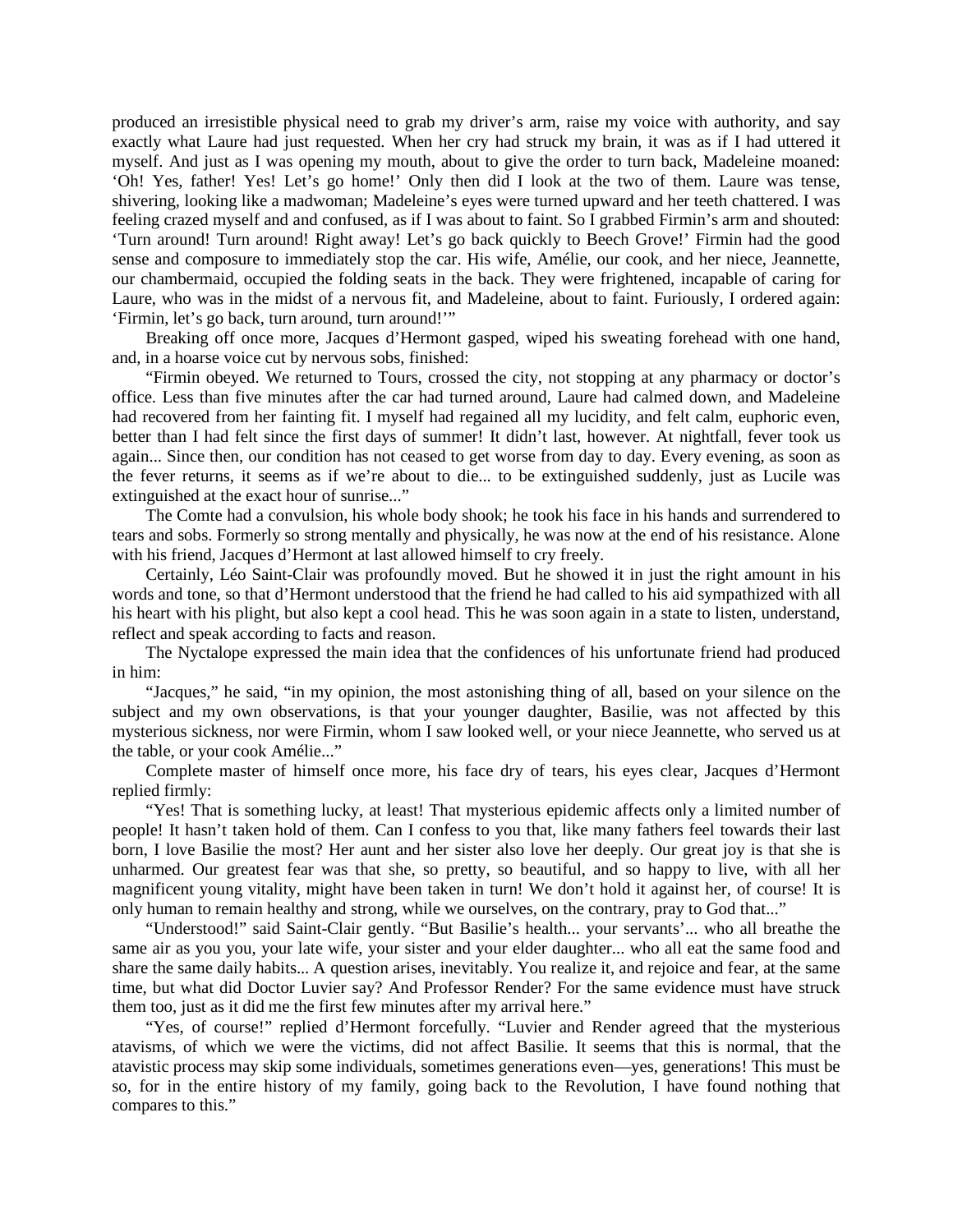His voice dropped as he continued:

"... and I fear we all shall die from it, just like Lucile."

"I'm sorry!" said Saint-Clair, "but your wife didn't share..."

"I know what you're going to say, my dear friend, but your objection is irrelevant. Lucile was, in fact, my first cousin, the only daughter of my father's brother. So we would have shared the same atavisms..."

"I see."

After a gesture to clear the air, Saint-Clair went on with gentleness:

"I must tell you, my dear d'Hermont, that the theory of atavistic transmission by continuous or intermittent effects has never filled me with enthusiasm. It can all too easily be applied explain things that one does not understand. And it does not resolve our problem, which is, right now, how to heal your sister, your eldest daughter and yourself. As you know, I do not like the unknown. Will you allow me to ask you a few questions, which you must answer with absolute sincerity?"

Jacques d'Hermont, very tense but calm, looked at the Nyctalope with an expression of total confidence, and answered firmly:

"Go ahead, question me. And it goes without saying that my answers will be totally truthful."

"Excellent! After the first manifestations of that mysterious sickness, particularly at the time of its most powerful effects... for example, when your wife passed away, or during the scene of the extraordinary return to Beech Tree, a return that seems dictated by some kind of occult power… yes, what was the attitude, what were the reactions, of Basilie and your servants? Firmin, Jeannette, Amélie?"

What appeared to be a genuine and sincere expression of astonishment illuminated the Comte's face. After a moment, not hesitating but reflecting, he replied:

"My goodness! I never asked myself that question. And I don't think that Laure or Madeleine have asked it either... As far as I can remember, Basilie's attitude and reactions... and that of our servants... were what they quite naturally should be... What they are when circumstances produce an accident created by an inexplicable evil... Eagerness to take care of us, compassionate pity, fear even, before the mystery and suffering… Anger and instinctive disregard for the impotence of medicine... Yes, all this was in plain view. Naturally, life for them at home retains its normalcy, and they go on with their day in continued good health."

"Very good," said Saint-Clair. "Another question. What made you call me? More precisely, did you make that call after thinking about it for some time? Or did a sudden event inspire you to do it all at once?"

Once again, the mobile face of Comte d'Hermont expressed a sudden, violent emotion. To Saint-Clair's attentive eyes, he seemed more irritated this time than pained.

"An abrupt event, indeed! Yesterday, I wrote to you. I knew from the newspapers that you had returned to Paris from Corsica. I remembered our friendship and your oath. I did not doubt for a second that you would come without delay. Thank you, my dear friend, for not having disappointed me. As for the event which inspired and decided me, it is one more mystery..."

Jacques d'Hermont concentrated, as if to relate the thing in the clearest way, in the fewest words possible. Then, in a resolute and rapid voice, he began. But his gaze was blurred as if he were hallucinating, as he looked into the calm and steady eyes of the Nyctalope:

"It happened two nights ago—the night of Sunday 18th to Monday 19th—a soft, dark night without moon or stars. This detail has its importance, as darkness is one of the elements of the mystery. I knew that the night was dark because, since the War, I haven't been able to get used to sleeping in a closed room, so my window always remains half-opened at night, even in the deepest cold of winter.

"I could not sleep. Lying on my right side, eyes wide open, sweating and shivering from a rising fever, I saw through the half-opened window the night outside, darker than my room where only the tiny flame of an oil lamp burned in a corner under a pot of tisane. It often happens that my mouth and throat become dry to the point of being painful, and then a sip of the warm infusion..."

He stopped, little haggard, as if the thread of his thoughts had just broken.

"You were not sleeping and you had your eyes open," encouraged the Nyctalope softly. "And then?"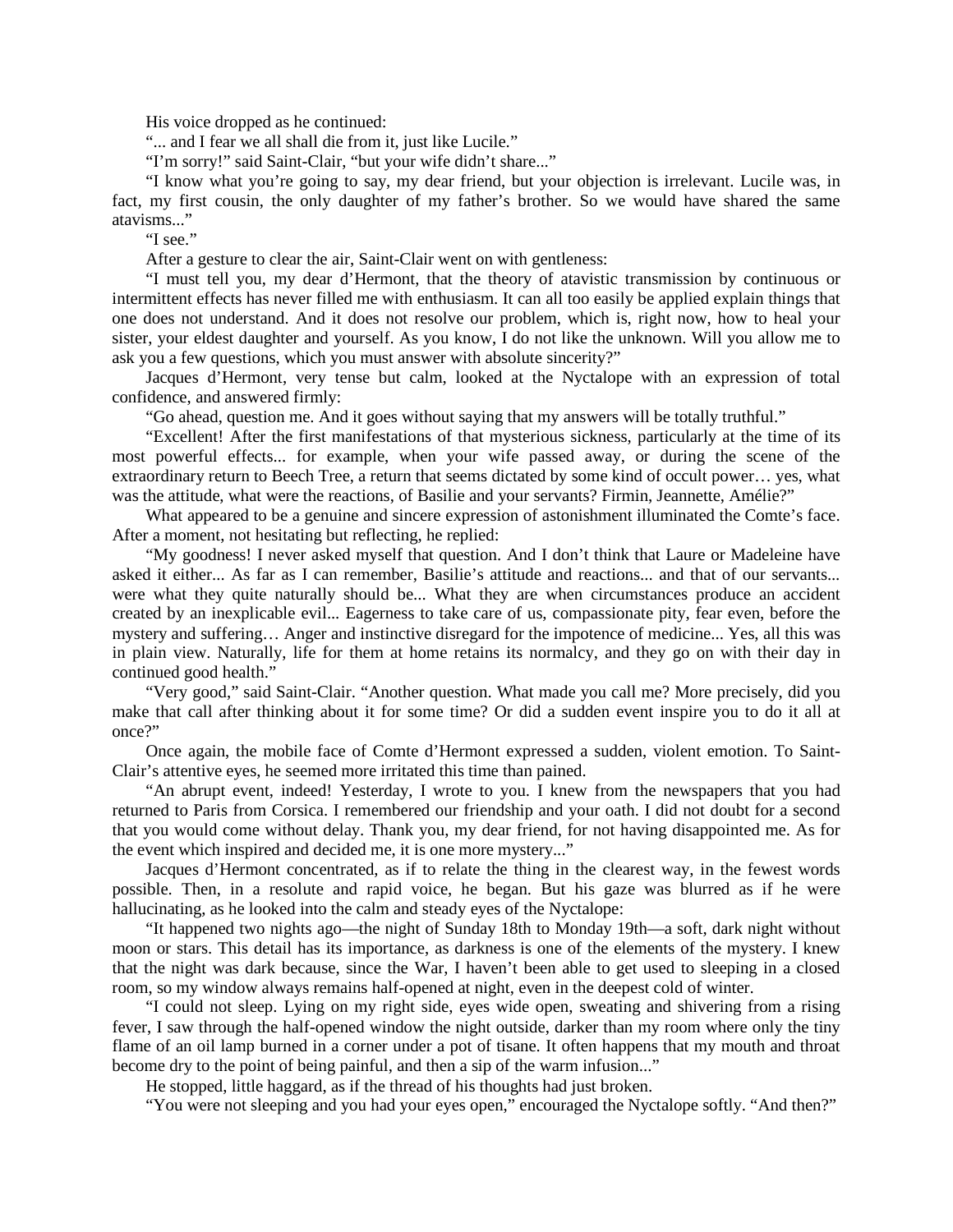Jacques d'Hermont shrugged, and, once again lucid and clear-minded, he continued:

"Suddenly, I heard a noise—not that noises are unusual in the silence of the night, in a house full of old furniture and antique woodwork like Beech Grove. No, it as an an abnormal noise... I listened to it for a few minutes before I realized what it might be. I can't define it any better than by saying it was a sort of continuous whirring mingled with moaning. This came from the lawn that the window of my bedroom opens onto, as do all the windows in the main rooms and the large hallway on that floor.

"Having more or less determined the nature of the unusual noise and approximately located it, I stood still for a few minutes, listening, hesitating... But as the groans became stronger, even seeming to double in intensity, that is to say becoming different, sometimes together, sometimes alternating, I jumped out of bed. My suddenly galvanized nerves gave vigor back to my body, and after putting on a warm dressing gown over my pajamas, tied with a rope belt, I went to the window and opened it completely...

"I saw nothing. But now, I could situate the whirring and moaning better: the first occurred far away in the valley, and I thought that it was the windmill of the Nais turning. *In the middle of the night!* I thought. *That miller is truly horrible*. As for the moans, evidently human, they were uttered by two persons whom the dovetower in the north hid from my sight..."

Jacques d'Hermont stopped. Telling this story, he had become calmer, his eyes less crazed, as if he felt tranquility or a euphoria of hope in the presence of Saint-Clair, who listened and did not doubt his reason or veracity.

He breathed deeply, and without effort resumed:

"You may have noticed that the lawn in front of the castle is heart-shaped, its tip dividing the entry road in two, the rounded sides containing the two dovetowers. The human beings moaning were on the lawn at its extreme north edge, behind the northern dovetower. Quickly, I put on my leather slippers and left my room. I did not carry any weapon. My old unloaded Parabellum must have been in some drawer of my study. This part of the countryside is far from any main road and perfectly calm; its inhabitants are all from there, and they are the most honest and peaceful in the world…"

Saint-Clair cut in:

"Then why did you tell me to bring my rifle and buckshot?"

"I'm going to tell you! I went downstairs, lighting my way with a small electric flashlight, which I always keep on one of the bedside tables in case the night lamp goes out before dawn. Now, to my great surprise, I found the gate that led to the porch wide open, even though it's almost never open. I thought: *Who's gone out?* But all at once I had the intuition that it was my sister Laure and my daughter Madeleine... But why? Such a thing had never happened before. Or at least I had never had the smallest clue, or slightest suspicion…

"These reflections tormented my spirit as my legs, extraordinarily strong and agile, carried my body. I ran. I followed the curve of the road that goes around the castle, and passed the bulge of the enormous old tower. Then I stopped short, nailed to the ground. I had to cry out, or at least make an effort. For what I saw... Oh! Saint-Clair, believe me! It was not a hallucination! Besides, Laure and Madeleine, when you question them, will tell you the same thing, exactly..."

He paused, panting, a pitiful supplication in his eyes. Saint-Clair clasped his hands and said with penetrating force:

"I believe you, my dear friend, do. What did you see?"

"Ah," exclaimed Jacques d'Hermont. "That is difficult to express, to define... The idea I have is that of an aurora borealis... I hope you understand. Yes, a kind of aurora borealis, but right there, before me, on the lawn, not in the sky... An aurora borealis in nimbus... Wrapped around two completely still human forms, standing side by side on a broad pedestal that had once supported a statue, but that had been empty since a lightning bolt had shattered it into a hundred pieces... Yes, on that pedestal, inside a great nimbus of light, stood two pale human forms... and it was from there that the moans came from... Oh! I can still hear them! They were moans of pain mixed with ecstasy, suffering mingling with voluptuousness! But I did not remain still and nailed to the ground for long, for I was aware that a force was attracting me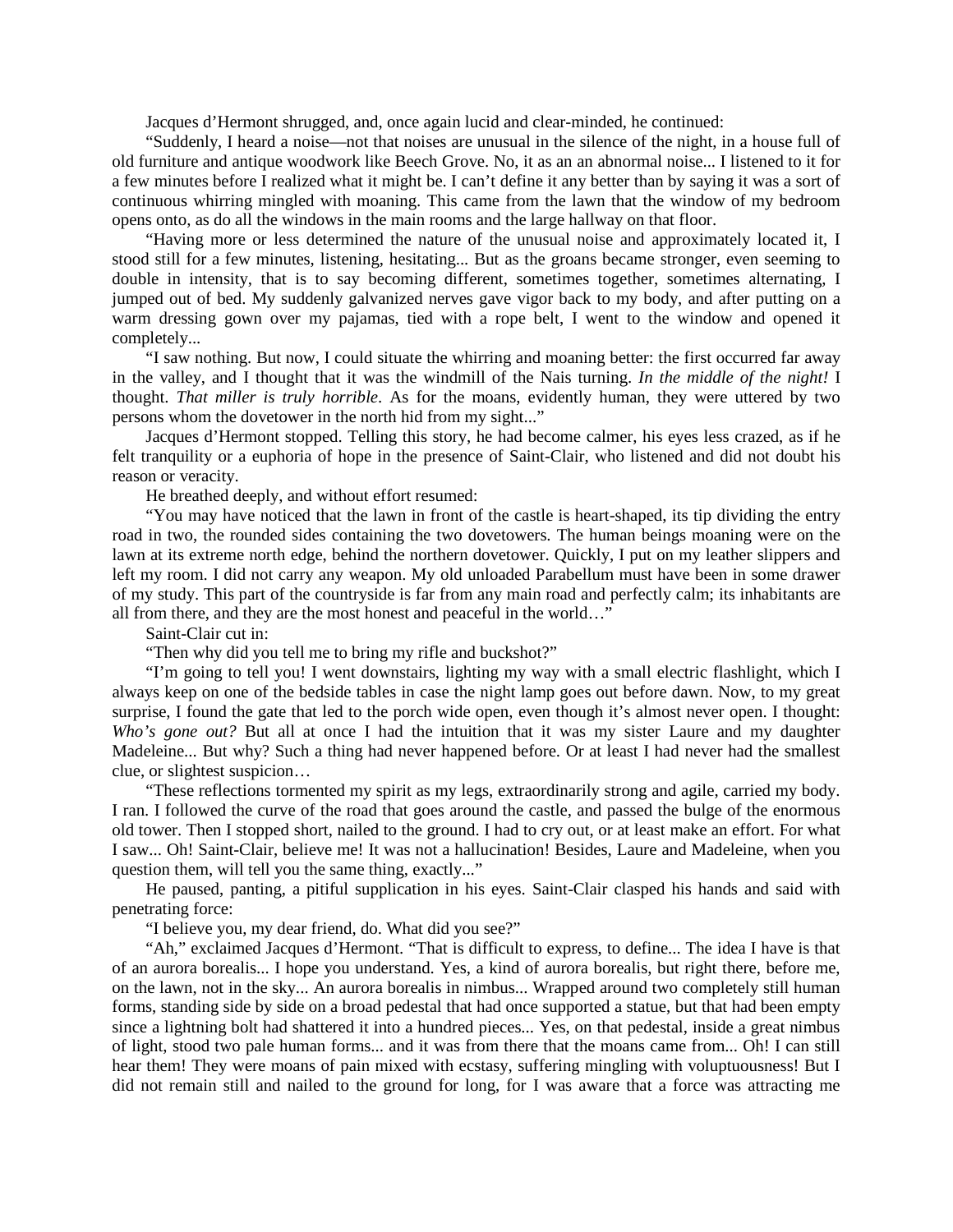toward the luminous nimbus, toward the two moaning forms which—I was now certain—were those of Laure and Madeleine...

"I remember very well how I ran... But, when I was no more than two or three steps away from the stone pedestal, the nimbus was extinguished. It disappeared. It vanished. Despite the sudden, opaque night, I could still make out the two human forms. From them a double cry broke out and I saw them grasping one another, hugging, staggering, collapsing... I advanced. I opened my arms. I received them heavily on my chest and fell beneath them. But then, with as much skill as was in my power, I disengaged from them. I got down on my knees and, with my still-lit electric lamp, which I'd kept mechanically in my clenched hand, I illuminated the faces of Laure and Madeleine. They looked as if they were dead, their faces more emaciated than ever, their eyes closed. But their lips were frozen in a smile... a smile of unspeakable happiness!"

He went silent, and closed his eyes.

Looking at this man, whom he had known as one of the most balanced officers in the French army, Saint-Clair did not have the slightest doubt: Jacques d'Hermont was not mad. He had not dreamed the events of that night; what he had just told him was the living truth, which he had heard with his ears and seen with his eyes.

Given the exhaustion of one and the meditative observance of the other, the two men's silence lasted for several minutes.

At last, Saint-Clair said:

"Did they remain passed out for a long time?"

"A little above an hour," replied d'Hermont.

"But you took them to the castle right away?"

"Yes! One after the other, of course. Each one to her bed. They had gone out from their rooms, from the house, without putting on any clothes over their night dresses. They were frozen. I was strong, agile, lucid, although in a state of intense fever. I did not call either Amélie or Jeannette. I took care of my sister and daughter alone. Fortunately, the heater was working at its full. I quickly filled two hot water bottles and prepared a grog, using powerful English salts. Once revived, Laure and Madeleine passed instantly from their fainting state into normal sleep.

"In the morning, when they were awake, I called them to my room and told them what had happened, I questioned them and they remembered everything—yes, everything! It was summed up first by each one separately, then by the two of them together: they had woken up with the irresistible desire to go out, and had jumped out of bed. They had met each other in the hallway, and from there, taking each other by the hand, they had gone running onto the lawn toward the pedestal, above which they could see a beautiful halo of light twinkling and palpitating!

"Then they were seized with an exultation at once painful and pleasurable which had kept them there. This sort of conscious ecstasy had stopped abruptly once the inexplicable light had gone. They had felt themselves bathed in ecstasy, having the sensation of being penetrated and impregnated. The abrupt cessation of such a state had given them a kind of brutal trauma, which had thrown them into unconsciousness. There it is, my dear friend."

D'Hermont gave a heavy sigh. Saint-Clair murmured, as if to himself:

"This is one of the strangest things I have even heard in my life—which has been so full of strange things."

In another tone, he said:

"What happened afterward, Jacques?"

"That's when I thought of you and wrote to you. Oddly, after this extraordinary nocturnal episode, my sister, my elder daughter and myself felt less exhausted, and were given a return of vitality and hope, which undoubtedly contributed to the letter I sent you. Saint-Clair, you are our only recourse! What we face is beyond the natural order of things, and I know that you see clearly not only through tangible darkness, but also through... How can I put it…?"

"The occult?" suggested Saint-Clear.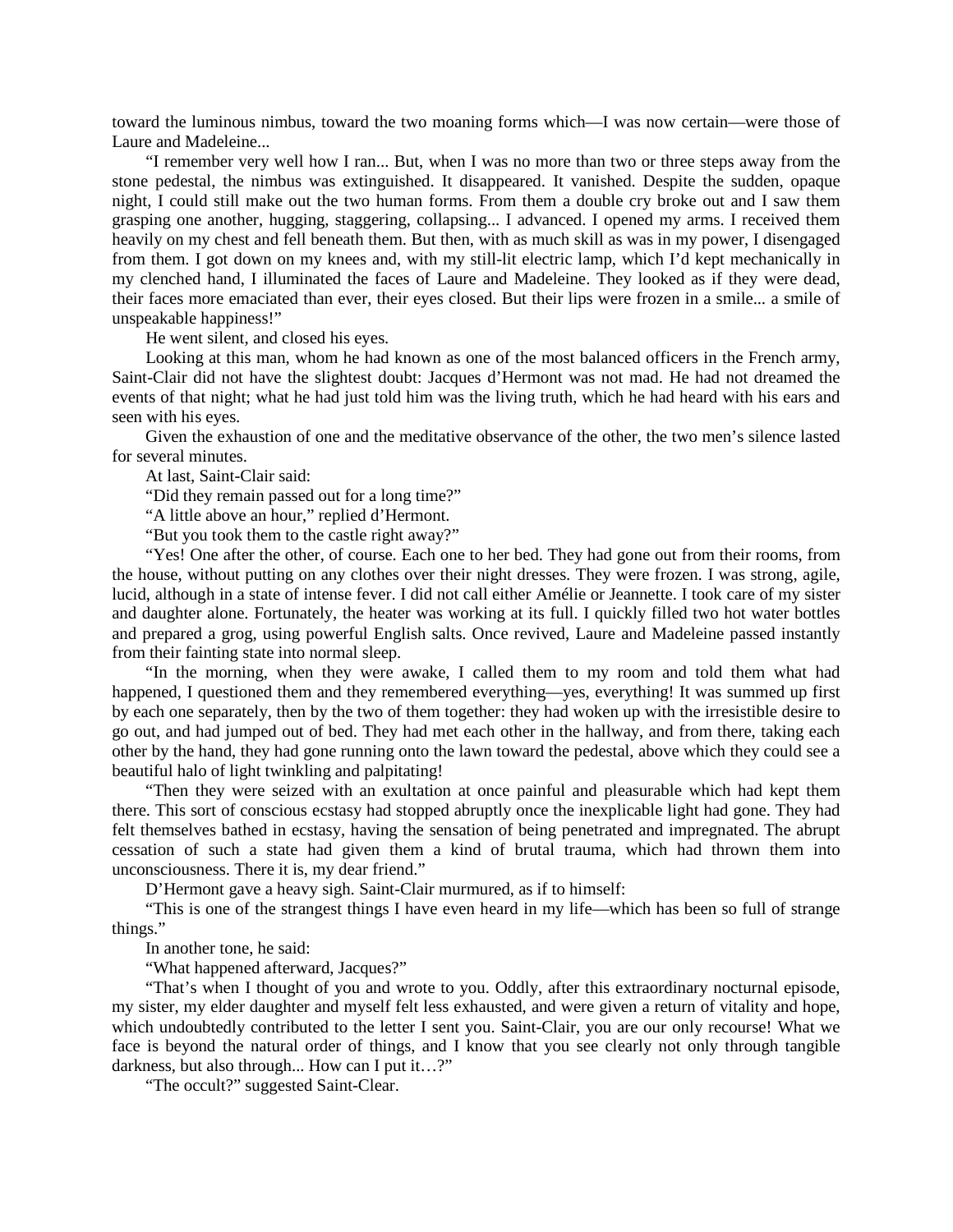"Yes," exclaimed Jacques d'Hermont, illuminated. "For it is from within the occult that the phenomena from which we suffer, from which my wife has died, from which we ourselves are in danger of dying, originates! Yes, in danger of dying, and soon! Because…"

He stopped, panting again.

"Because?" asked Saint-Clair, calmly.

"There is something else..."

"What is it?"

"I found out just this morning, after such an extraordinary night, that, for the first time in months, Laure, Madeleine and I have slept normally! It was just because of this beneficent, restful sleep that Laure and Madeleine were able to accompany Basilie to the church of Saint-Christophe, to attend the yearly service of a friend..."

"Is there anything else?" asked Saint-Clair.

"Yes. This morning, Laure and Madeleine told me a secret. They betrayed an oath that my wife Lucile had demanded of them when she was bedridden. They thought this oath no longer held, and that I should know everything."

"Well?"

"A few nights before the bed rest from which she would go to her tomb, Lucile had a night of painful and voluptuous ecstasy on the pedestal, trapped in the same luminous nimbus!. After that, she enjoyed a few days of the same vital renewal that Laure and Madeleine presently enjoy. And then, the relapse was brutal, complete, definitive... My dear Saint-Clair, if I hadn't written to you yesterday, after that inexplicable night, I would surely have written to you this morning after that revelation. Do you understand what this means? If your intervention is ineffective, in a few days, my sister and my elder daughter will take to bed the same way that my wife did, and soon after... death!"

"Enough moping!" said the Nyctalope, almost violently. "Courage and calm, Captain d'Hermont! Do not fall again into despair. Listen to me, look at me! I do not know if I will be able to discover the cause of the abominable attack, but I am going to do everything in my power to find out the truth and to battle on behalf of you and your family—and win! Have you told me everything? Do I need to know anything else?"

"Thank you! Thank you!" answered d'Hermont, seized by enthusiasm.

"Do I know everything that Laure and Madeleine know told you

"Yes! I am sure of it."

"I must insist! Did they hide anything from you?"

"No! They swore they told me everything, and know nothing else... Besides, you will speak to them and..."

"Today! Let's go, Jacques, let's move!"

Saint-Clair was already standing. His friend rose. They walked with a quick step, elbow to elbow, on their way down into the valley. Thinking, Saint-Clair contemplated the landscape, infinitely pleasant and sweet on that serene afternoon with so little winter in it. Suddenly, he said:

"Jacques, do you have any errand to run in the village or around there?"

Surprised, the chatelain hesitated, but then he said:

"No, not exactly. But I could go and talk to one of my farmers, who told me yesterday that some repairs were necessary in his stables. Why?"

"Because I would like to talk right away to Doctor Luvier, your physician and friend. And I would like to do so alone. Perhaps he will say some things to me alone that he would not tell you, even if they are only vague thoughts, hypotheses..."

"Yes, indeed..."

"Will I find him at home?" asked Saint-Clair.

"Today? Let's see, what is day are we?"

"Tuesday."

"Ah, yes! Precisely on Tuesday afternoons, Luvier stays home to give consultations."

"Good. Point me toward his house. Can you walk a little faster?"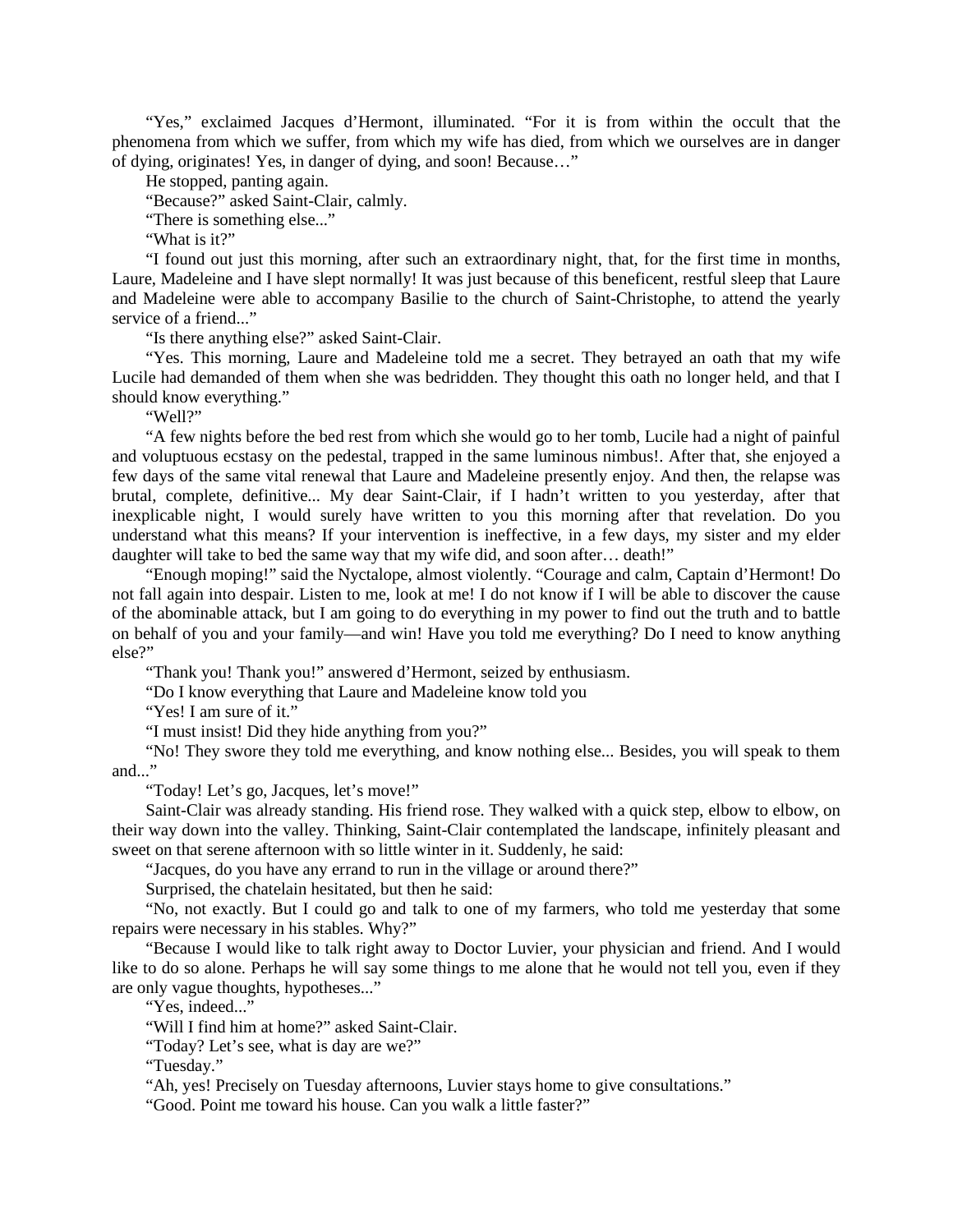"Of course."

"Let's go there with our military march!"

At the bottom of the valley, the road took a curve, crossed the Nais over a little metal bridge and entered between the houses of the village. Turning several times, it climbed up to the church, then traveled left toward the square partly bordered by lindens. There stood the most beautiful and opulent houses of Saint-Christophe, with a large garage for cars at the entrance; there was also the habitation, nobly bourgeois, of the local physician.

"Here!" said Jacques d'Hermont, pointing to the house with a gesture. "As for me, I'll take that road..."

He pointed to a road that wound upward, and continued:

"We should return together to Beech Grove. Where should we meet?"

"It's a lovely day," replied Saint-Clair, smiling. "The sun is still hitting the front of the hotel. This terrace is fine. It's important that people see us together. I'm a friend who's come to spend a few days with you. But let's give me a false name: Dubois, Dupont or Durand, anything you like. I have the intuition that it's better to leave everyone ignorant of the presence of the Nyctalope in your house. Without vanity, but with caution, I can say that I, too, am well known in the world not to attract attention and suspicions of which even I remain ignorant. In this respect, have you thought of giving an order at Beech Grove to say nothing about me to the outside world?"

"My goodness, no!"

"Ah! Please do so this evening. Let's hope that my incognito has not already been betrayed."

Jacques d'Hermont took the arm of his friend and said in an anxious, passionate tone:

"Do you have an idea? An intuition?"

"No. To tell the truth, none whatsoever!" said Saint-Clair, shaking his head a little. "But I sense that all precautions are necessary, and we must give no one outside Beech Grove the least suspicion that I'm here to investigate this mystery."

"I understand. How about you being Charles Dumont, one of my brothers-in-arms from 1917?"

"Understood. I'll be Charles Dumont, starting now."

"Perfect!"

The two friends parted. From the threshold of the café-hotel, a man and a woman saw the Comte d'Hermont enter the Rue Haute, which five hundred meters farther turned into a dust road and filed along the plateau between the crops. They also saw the unknown gentleman go straight to the house of Doctor Luvier, push open the gate, climb the front steps, ring the doorbell and disappear behind the door, which had opened and then immediately closed.

In a very bourgeois drawing room, with a piano and a library, richly furnished and in good taste, Léo Saint- waited in the company of a young peasant woman nursing a child and a petty bourgeois in his Sunday best. To the rustic valet who had let him in him, he had said:

"Please announce Monsieur Charles Dumont, passing through for a consultation."

Well settled in an armchair, arms crossed and eyes vague, he waited, meditating on everything he had learned so far. It was so extraordinary that, despite his will, he suffered a little from the atmosphere of anxiety that seemed to surround Jacques d'Hermont.

The wait did not seem long. In fact, it lasted only a quarter of an hour. The peasant woman went in first, then the petty bourgeois. Finally, the voice of the doctor said:

"Monsieur Dumont?"

"Ah! Yes!" said Saint-Clair, half distracted. "Pardon me."

He entered the consulting room and introduced himself under his real name, all the while observing the doctor. He was: a young man, stocky and of small size, his face at once powerful and fine-featured, his brown eyes clear and lively, his look decisive and with a sympathetic aspect.

"The Nyctalope! Of course, I've heard of you!" exclaimed Doctor Luvier with spontaneous joy. "My friend d'Hermont has often spoken about you! And your exploits all around the world! How you defeated that madman Lucifer! If you had taken the time to look at my bookshelves, you would have seen your two volumes on the exploration of Occult Tibet."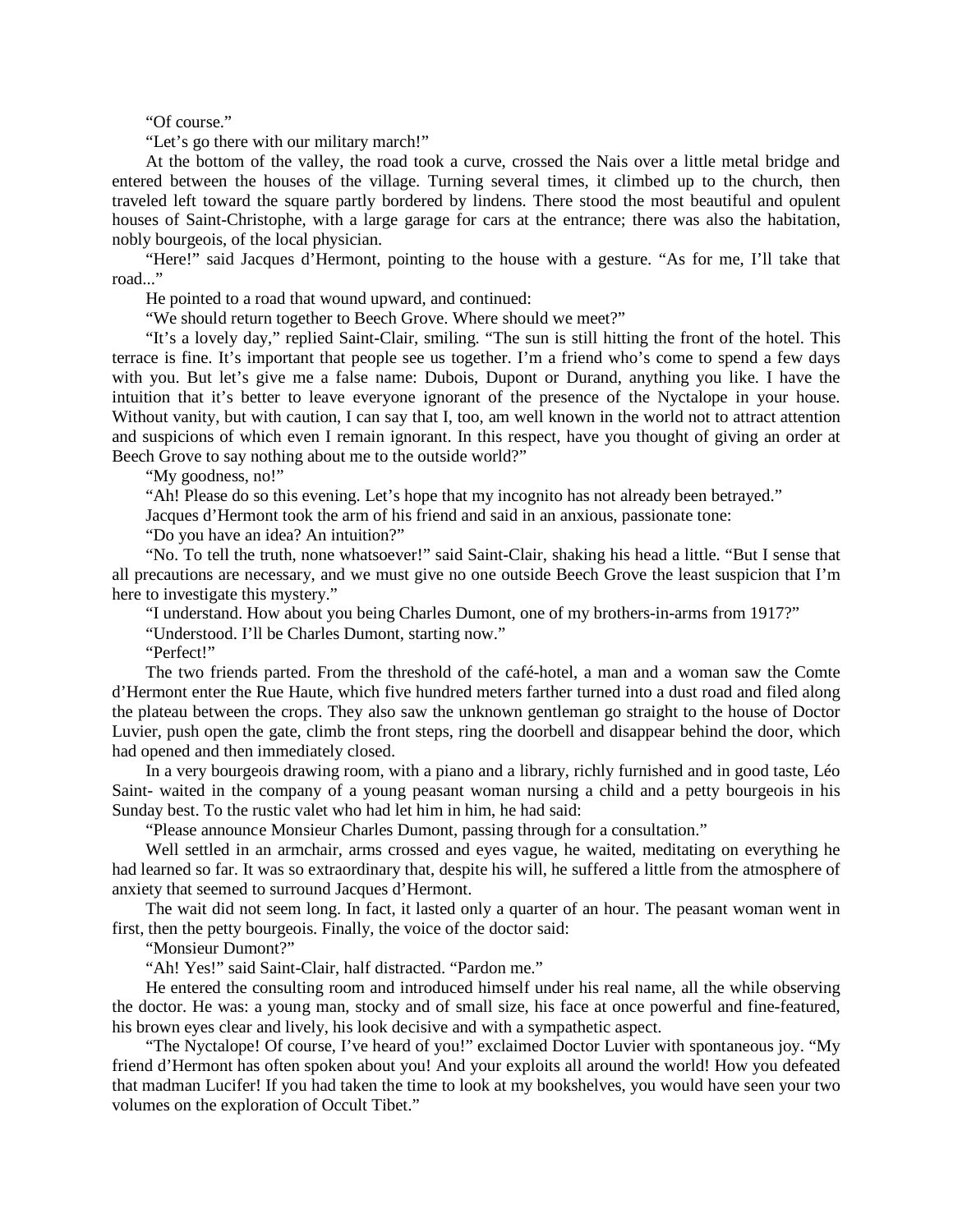Smiling, the Nyctalope nodded. Then the doctor said:

"But why are you here, in Saint-Christophe, in the guise of Charles Dumont?"

"I will explain," said Saint-Clair. "But have your consultations ended?"

"Yes. Your predecessor was the last of my patients today."

"Is it possible for you to close your doors for at least an hour? I must talk to you about some very serious things..."

"Oh!" said Doctor Luvier, who stopped smiling. "I think I can guess after all. The mystery of Beech Grove."

"Yes."

"Very well. Please take a seat. I will give the order that if someone asks for me, my valet will say I have gone out."

He disappeared and was gone for two minutes. Then he returned and closed the door again, with care. After turning the lock, he said seriously but with the sort of spirit the Nyctalope appreciated:

"There we are. I am at your service for as many hours as you please."

"I'm grateful."

The conversation lasted for over an hour.

When, after enjoying an aperitif with Jacques d'Hermont and Doctor Luvier on the still sunny terrace of the café-hotel, Saint-Clair once again found himself alone in the company of his friend on the return path to Beech Grove, he said simply:

"Nothing, my dear Jacques. Doctor Luvier knows no more than you do, and he gave up after weeks without making even the slightest hypothesis about the mystery of the Beech Grove. He waited... He himself said to me: 'I waited as if I were in an atmosphere of anxiety.'"

"I thought so," said d'Hermont.

For several minutes, they continued to walk in silence. Suddenly, Saint-Clair stopped short, grabbed the arms of his friend and cried out:

"My goodness! We have forgotten to clarify something important. It totally slipped out of my mind." "What clarification?" asked d'Hermont, surprised.

"The reason why you asked me to bring my rifle! Hunting wild boars was only a pretext, I imagine."

"Yes, of course. What you say is true: it slipped my mind, too. How odd..."

"Tell me quickly."

"Well! Here it is... You know that often our senses of smell, hearing, sight and touch, register impressions and sensations in which our spirit does not participate. These later return at some point, as if from the depths of our being..."

"Yes," said Saint-Clair.

Very animated, d'Hermont went on:

"Yesterday morning, after I received the confidences of Laure and Madeleine, and before I wrote to you, I went for a walk in the park to be alone and to reflect on my idea to as you for help. Instinctively, I walked toward and around the pedestal, all my senses giving rise again in my thoughts to the episodes of that incomprehensible scene I had witnessed two nights earlier. Then, suddenly I remembered, yes, for the first time I remembered, or rather I became aware, that, as I was running toward the pedestal, just before the nimbus was extinguished, I had seen against beech trees, beyond the lawn, a shadow—a shadow cast by the luminous halo against the light gray trunks of the trees. My eyes had perceived an all-black human form for only a second! That human form had then leaped, running away no doubt, into the total darkness of Beech Grove!"

"Well! Well!" said Saint-Clair.

"As soon as that image resurfaced from the depths of my mind into the light of day, I ran to the place where I had seen that shadow. I inspected it well in the sun. At the foot of a tree, in the bare and humid soil, I found the footprints of shoes... And here, my dear friend, is the essential thing! In this same place, I found an object, which I immediately picked up and examined. Here it is!"